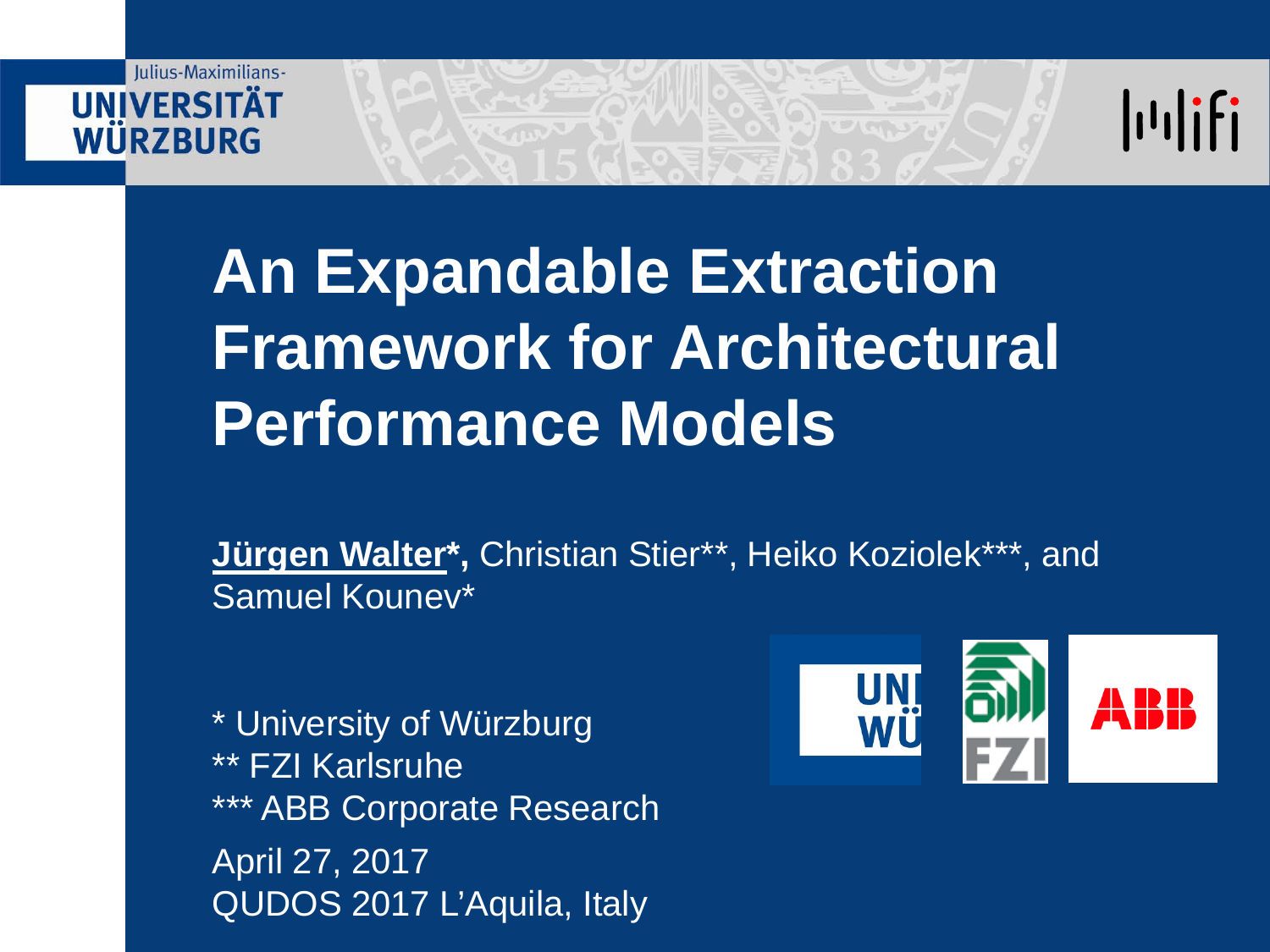# WÜ Motivation

 Architectural models can be applied for design time analysis and reconfigurations at runtime …

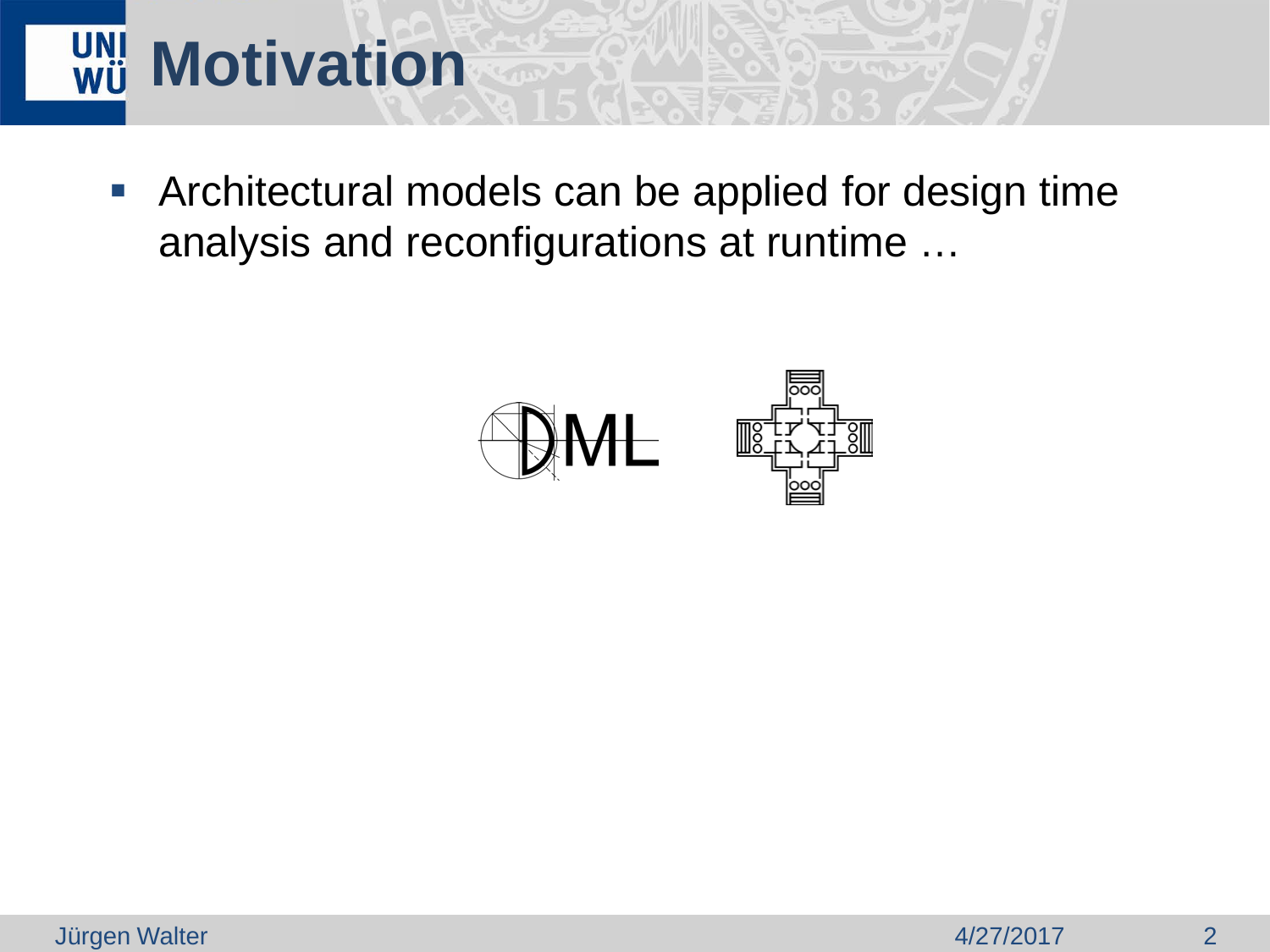

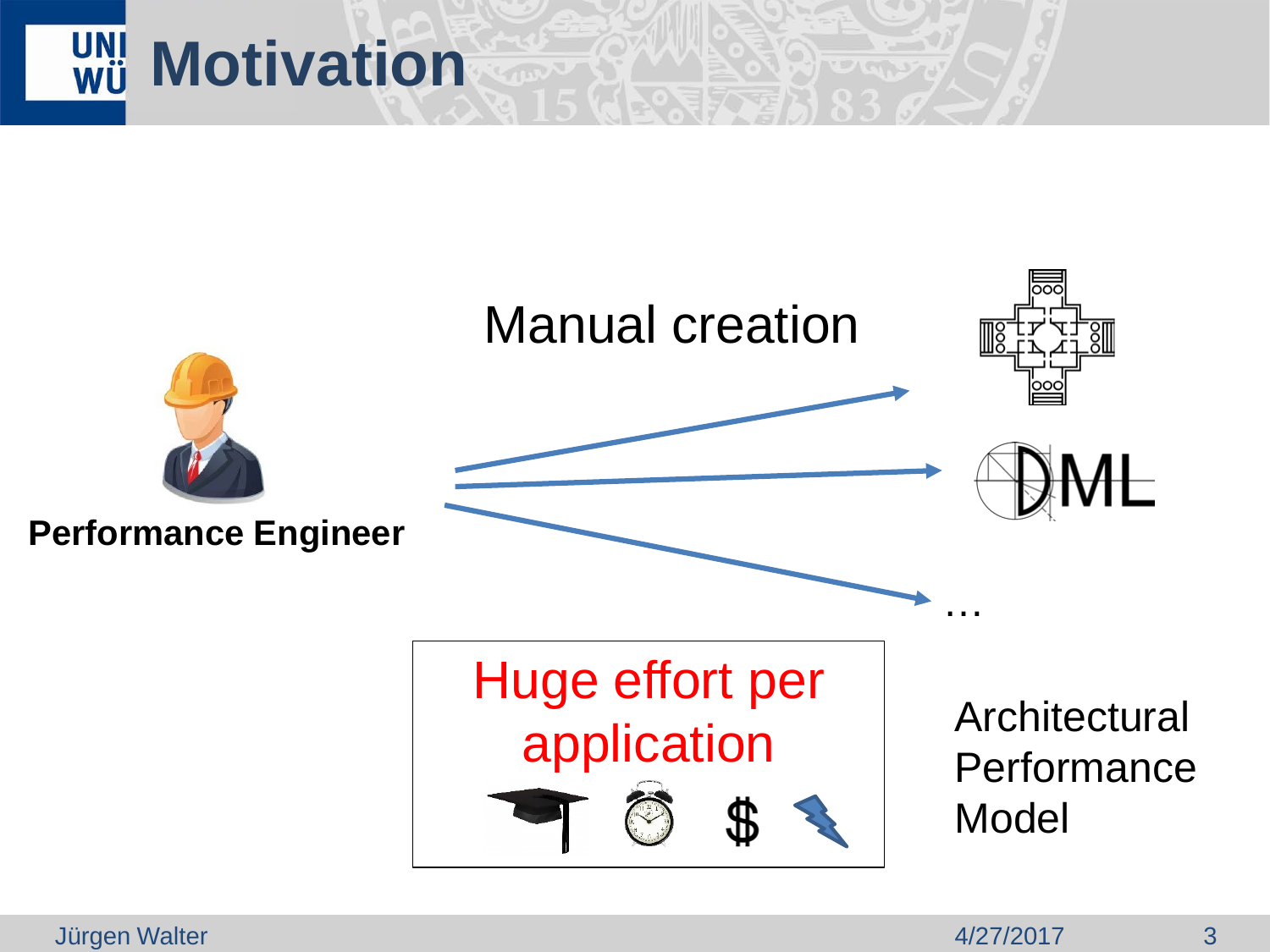#### **UNI**<br>WÜ **Motivation**

#### Automated model learning

Components, controlflow, resource demands, workload, …





#### **Performance Engineer**

Huge effort for each formalism

**Architectural Performance** Model

Jürgen Walter 4/27/2017 4

…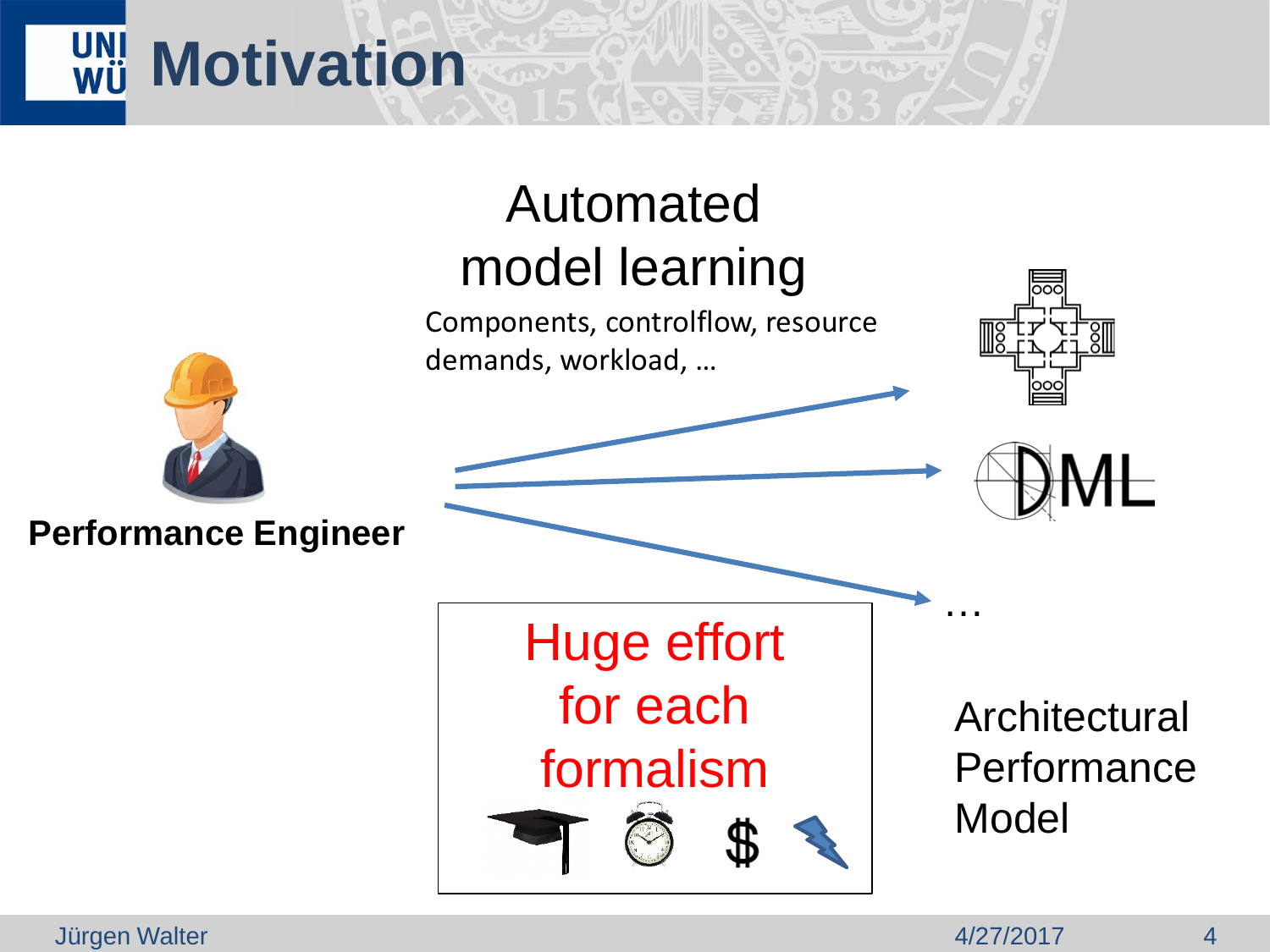## **WII Problem Statement**

#### **Analysis Toolchain Parallelism**

- As a user, I would like to use different analysis approaches in parallel.
- **Analysis Toolchain Flexibility** 
	- As a user, I prefer not to be forced to decide about the toolchain in advance.
- **Extraction Toolchain Reuse** 
	- As a user, I would like to include performance model extraction for newly emerging formalisms without bothering about extraction complexity.



#### **Performance Engineer**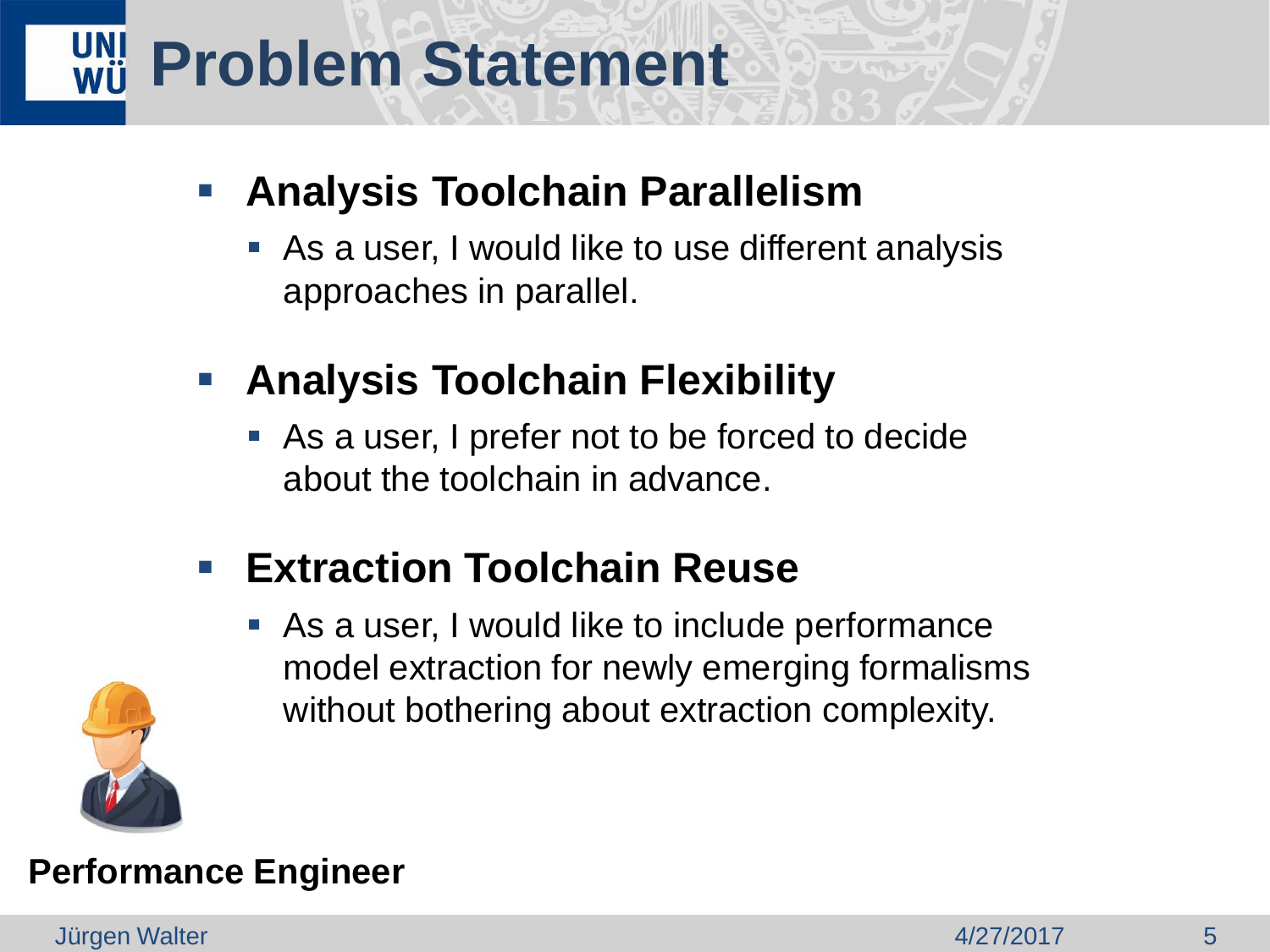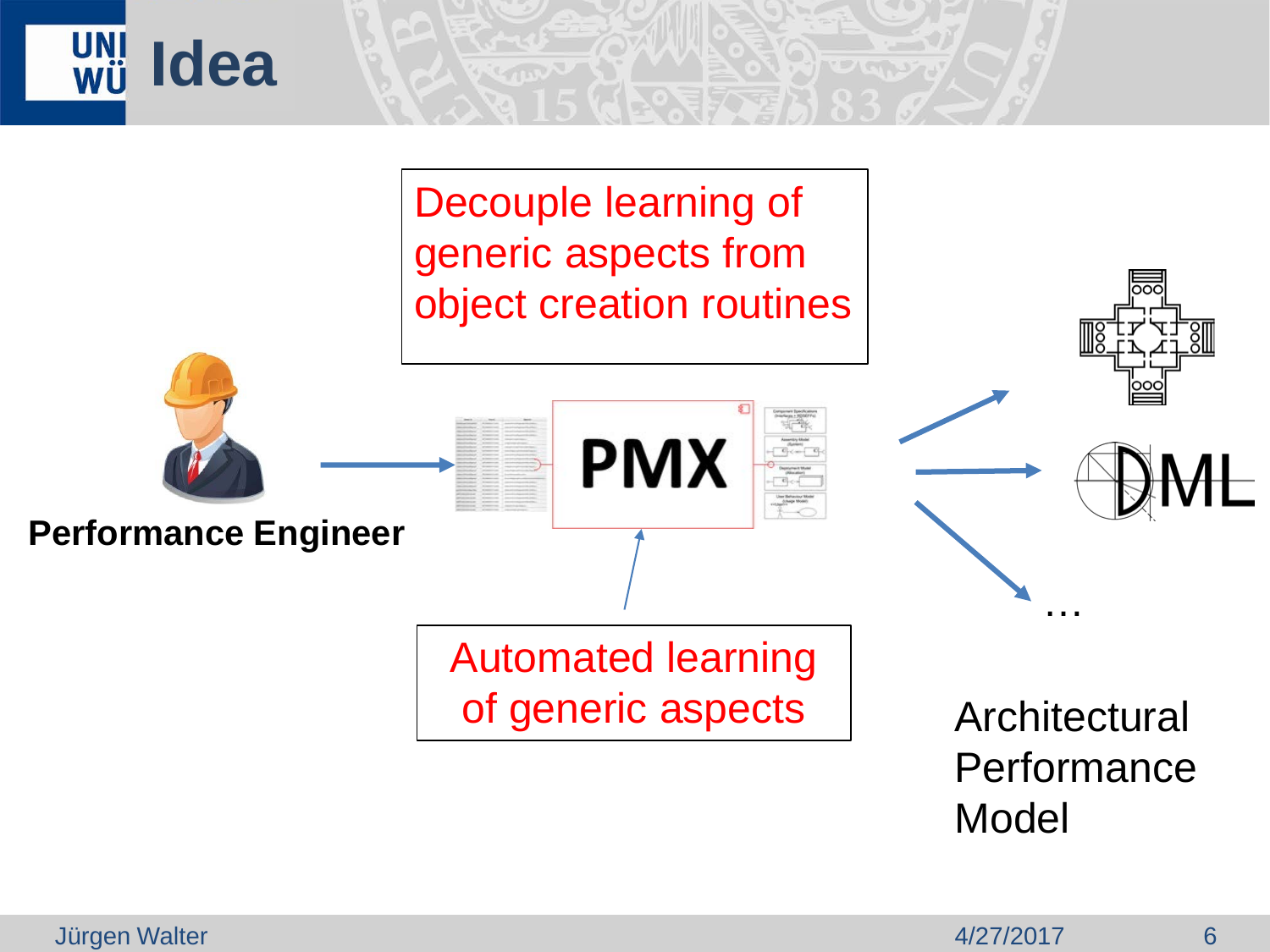#### **Two step model learning**

#### 1. learning of generic aspects

Algorithm 1 Model Extraction Using Generic Builder

- 1: function CONSTRUCT(Path path, Builder builder)
- $2:$  $\log s \leftarrow \text{readLogFiles}(\text{path})$
- $3:$ analyzer  $\leftarrow$  compose analysis filters
- $4:$  $analyzer. analyze(logs)$
- $operationGraph \leftarrow analyzer.getOperationGraph()$  $5:$
- $rds \leftarrow \text{analyzer.getResourceDemands}()$  $6:$
- workload  $\leftarrow$  analyzer.getWorkload()  $7:$
- $8:$ buildModel(operationGraph, rds, workload, buil $der)$ :
- builder.save()  $9:$
- 10: end function

Algorithm 2 Application of builder for Performance Model Generation

- 1: function BUILDMODEL(systemModel, operationGraph, resourceDemands, workload, builder)
- $2:$ createHosts(systemModel, builder);
- $3:$ createComponents(systemModel, builder);
- createInterfaces(systemModel, builder); 4:
- $5:$ createAllocations(systemModel, builder);
- $6:$ for all source: operationGraph.vertices do
- $7:$  $component \leftarrow source.compile}$ . name
- 8:  $host \leftarrow source.host.name$
- assembly  $\leftarrow$  component + host  $9:$
- builder.addAssembly(assembly);  $10:$
- $11:$ builder.assign(assembly, component);
- $12:$ for all edge: source.outgoingEdges do
	- $target \leftarrow edge.getTargetVertices;$
- $14:$  $t$ Component  $\leftarrow$  target.component.name
	- $tHost \leftarrow target.host.name$
- $t$ Assembly  $\leftarrow$  tComponent + tHost  $16:$
- $17:$ builder.assign(tAssembly, tComponent);
- builder.connect(assembly, tAssembly);  $18:$
- $19:$  $\text{ calls} \leftarrow \text{outgoing.getExternalCalls}$

#### end for

- $21:$  $rd \leftarrow resourceDemands.get(signature)$
- $22:$ builder.addBehavior(component, signature. calls, host, rd);
- $23:$ end for

 $13:$ 

 $15:$ 

 $20:$ 

24: end function

#### 2. model element creation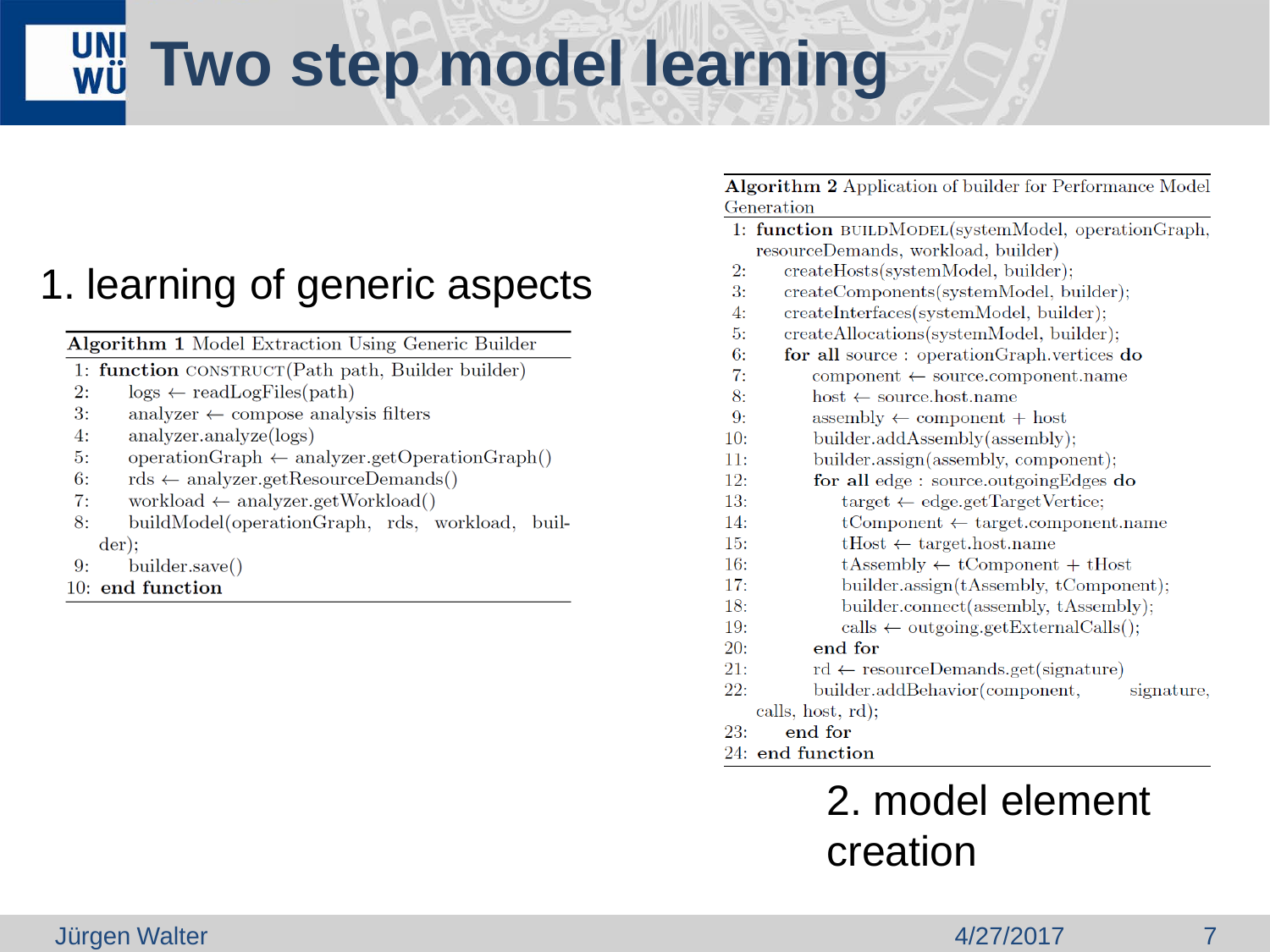## **Approach**

- **Develop a framework that provides developers with a** solution that integrates established tooling for monitoring, log processing, and resource demand estimation.
- **To leverage the framework for model construction** developers only have to implement a model builder interface that maps language independent concepts to language specific representations.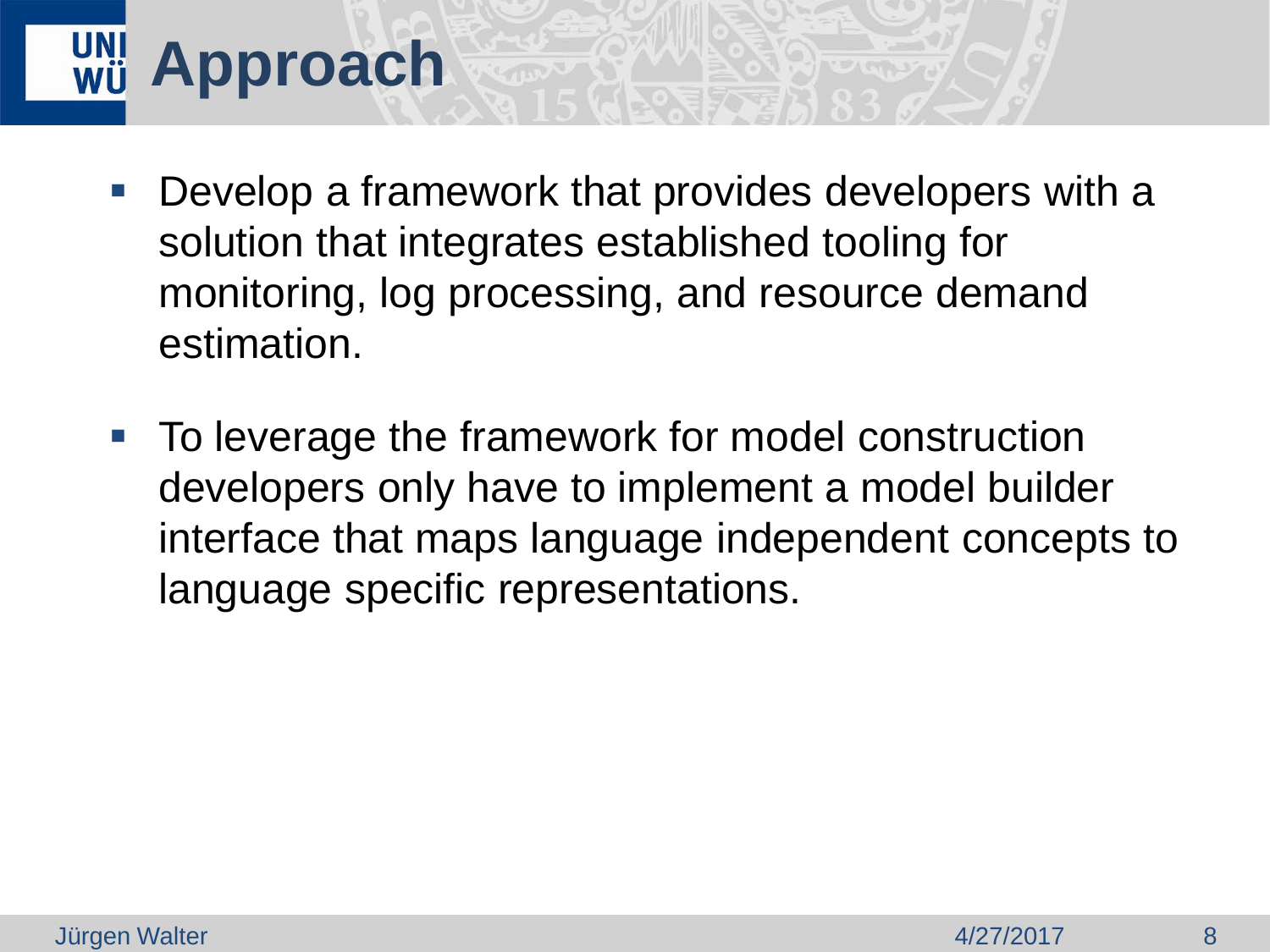#### **Learning of generic aspects**

- **PMX** internaly uses a pipes and filter architecture
- **PMX reuses existing libraries were possible**



- Operation call graph
- Resource landscape
- Deployment
- Job arrival rates

Resource demands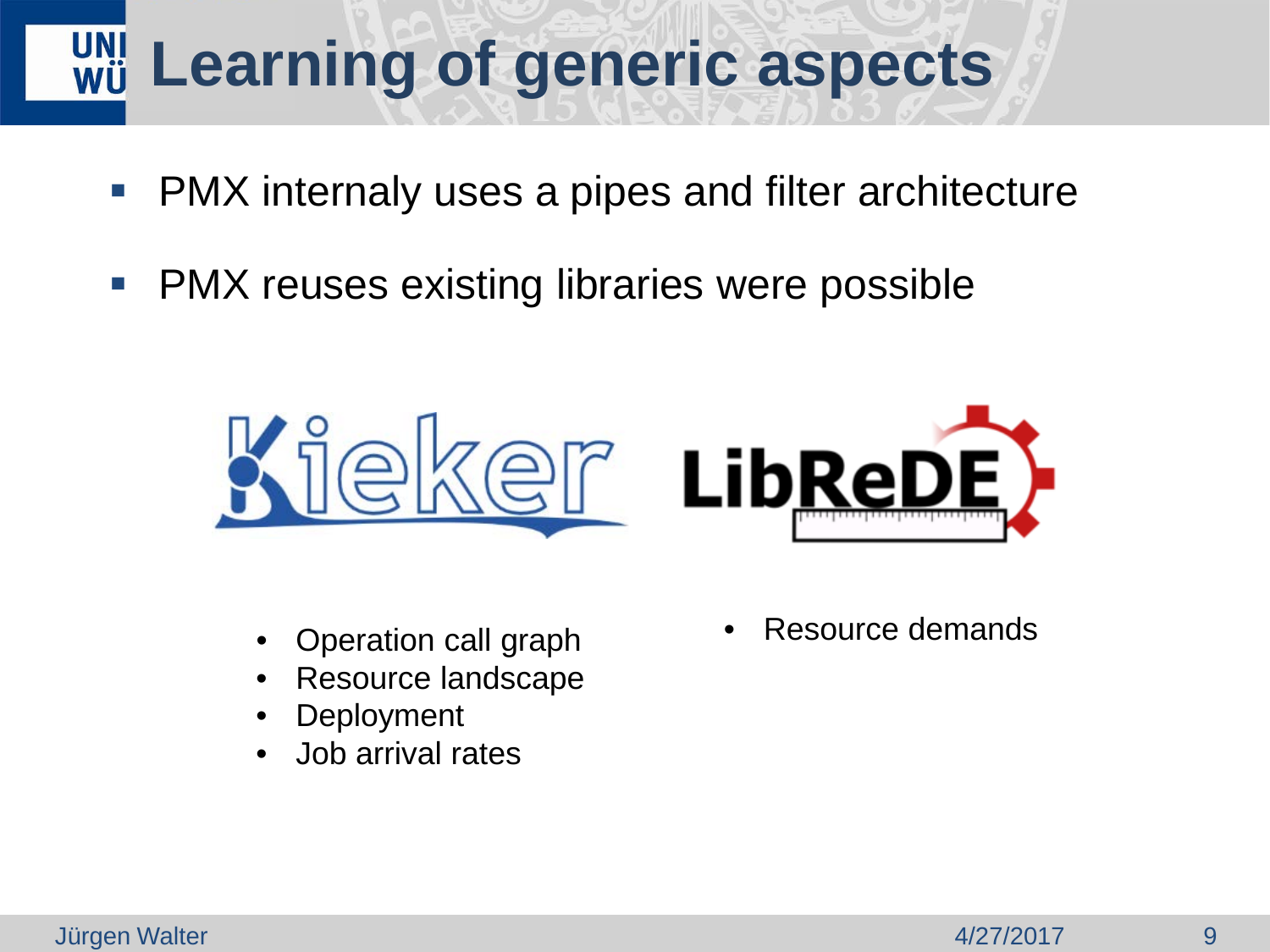



**Decouple learning and model creation using builder** pattern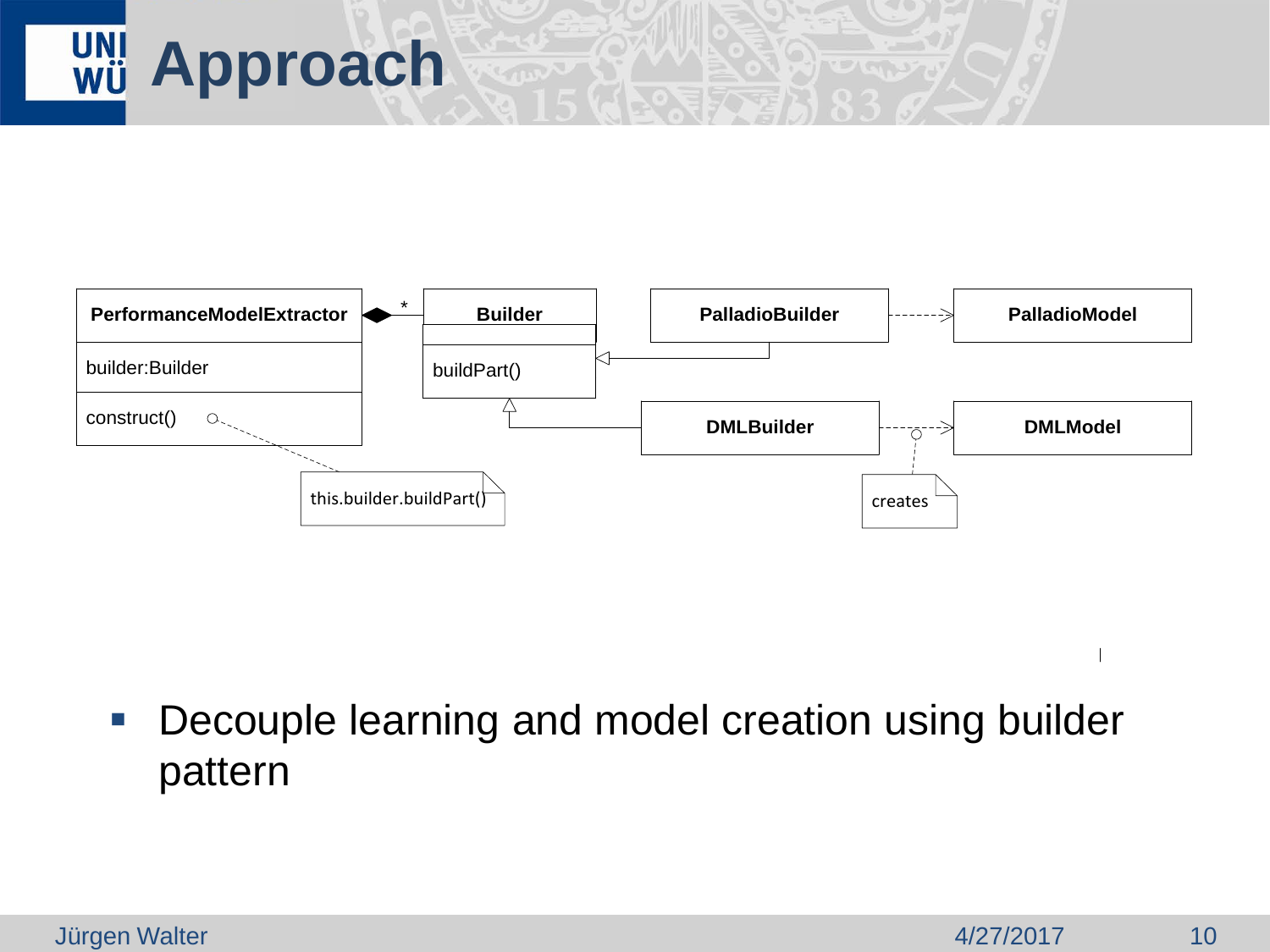## **Builder Interface**

#### ■ The interface includes object creation routines ...

public EObject createHost(String hostName, int numberOfCores); public EObject createComponent(String componentName); public EObject createInterface(String InterfaceName); public EObject createMethod(String interfaceName, Signature signature); public EObject createAssembly(String assemblyName, String componentName); public EObject createAllocation(String assemblyName, String hostName); public EObject createProvidedRole(String componentName, String interfaceName); public EObject createRequiredRole(String componentName, String interfaceName); public EObject createServiceBehavior(String componentName, String methodName, List<ExternalCall> externalCalls, String processingResource, double meanResourceDemand); public void createResourceDemand(String service); public void createWorkload(HashMap<String, List<Double>> workload);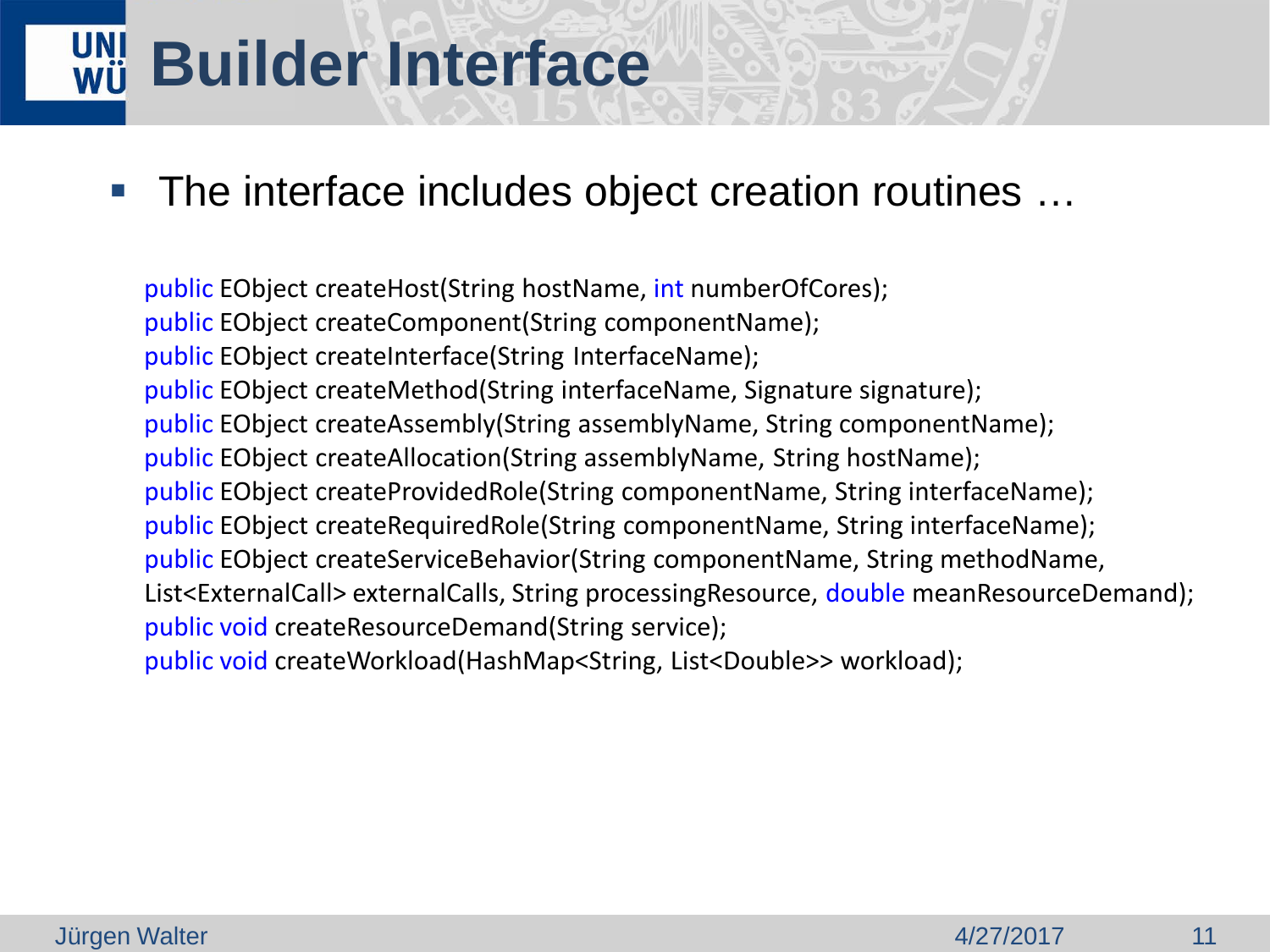## **Builder Interface II**

- …and getter and connector functions
	- Meta-model elements have cross references e.g., deployment referes to infrastructure and component definitions

public EObject getRole(String role); public EObject getAssembly(String assemblyName); public EObject getMethod(String methodName); public EObject getInterface(String interfaceName); public EObject getServiceBehavior(String componentName,String methodName);

…

**Implementation of getters can be alleviated inheriting from a** provided *AbstractBuilder* class that stores created elements into **HashMaps**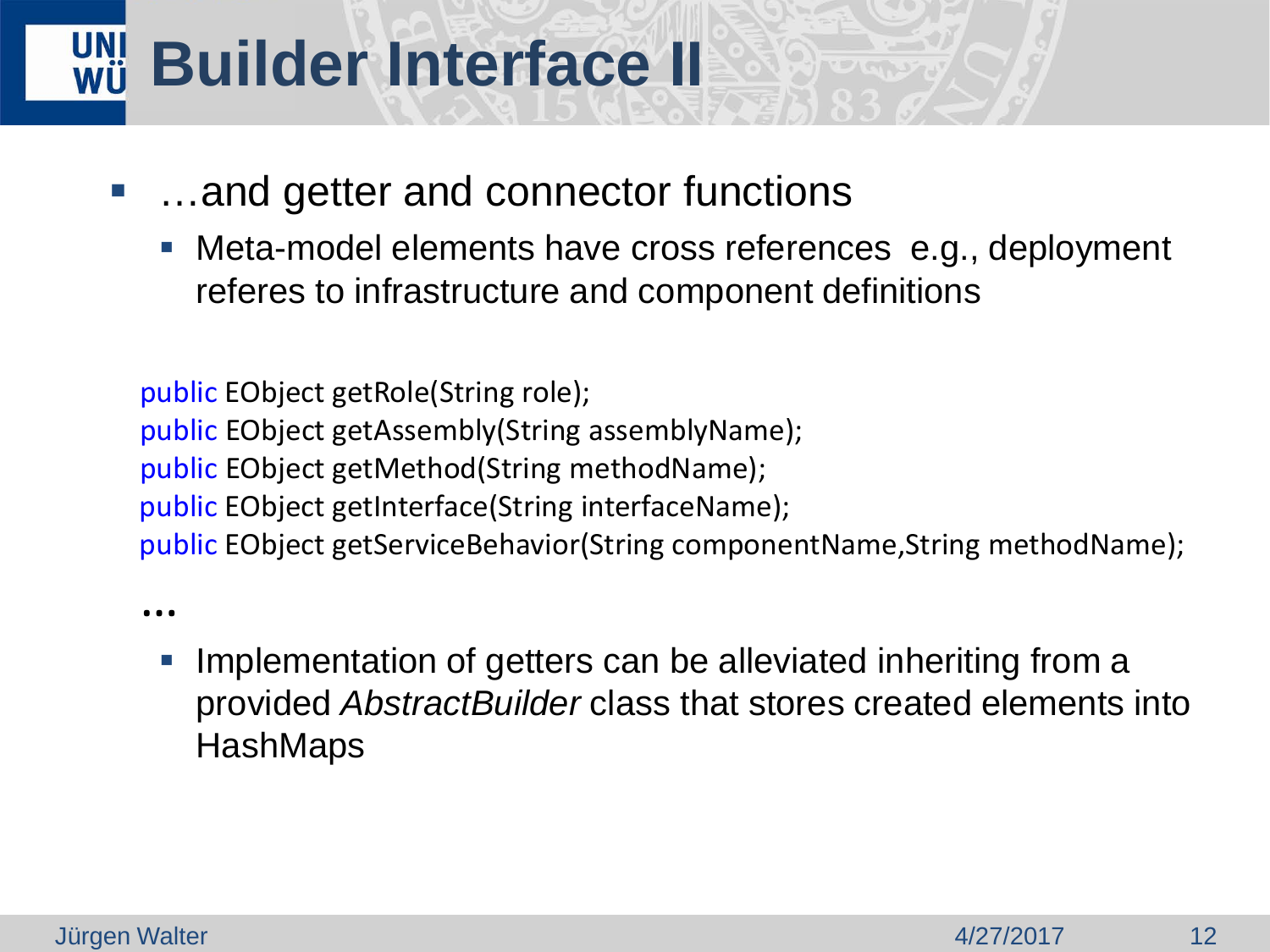## **Evaluation Setting**

- Pet Clinic application
- Deployed on a 42 core VM

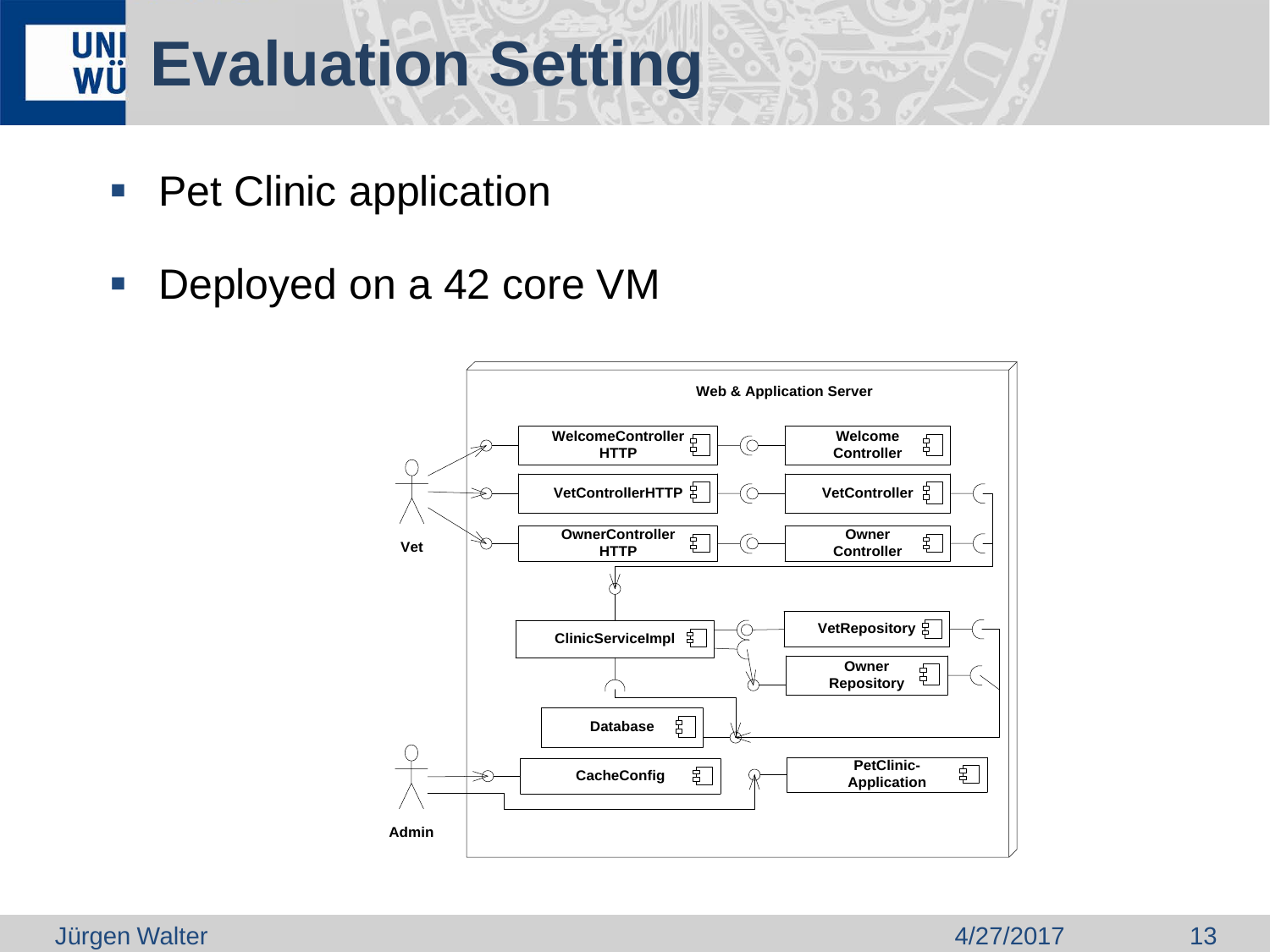| Workload in requests per second |  |                                                    |                               | CPU utilization (average) session response time in ms (average) |  |  |
|---------------------------------|--|----------------------------------------------------|-------------------------------|-----------------------------------------------------------------|--|--|
|                                 |  |                                                    | Actual DML PCM Kieker DML PCM |                                                                 |  |  |
| 1(calibration)                  |  | $0.33\%$ $0.35\%$ $0.34\%$ $14.24$ $14.13$ $14.13$ |                               |                                                                 |  |  |
| 732                             |  | 25.22\% 24.64\% 24.84\% 14.35 14.14 14.54          |                               |                                                                 |  |  |
| 940                             |  | 33.12\% 31.64\% 31.77\% 15.65 14.14 14.69          |                               |                                                                 |  |  |

Table 2: Evaluation Results Pet Clinic Case Study.

#### Deviation for utilization is below 2% and below 10% for response times.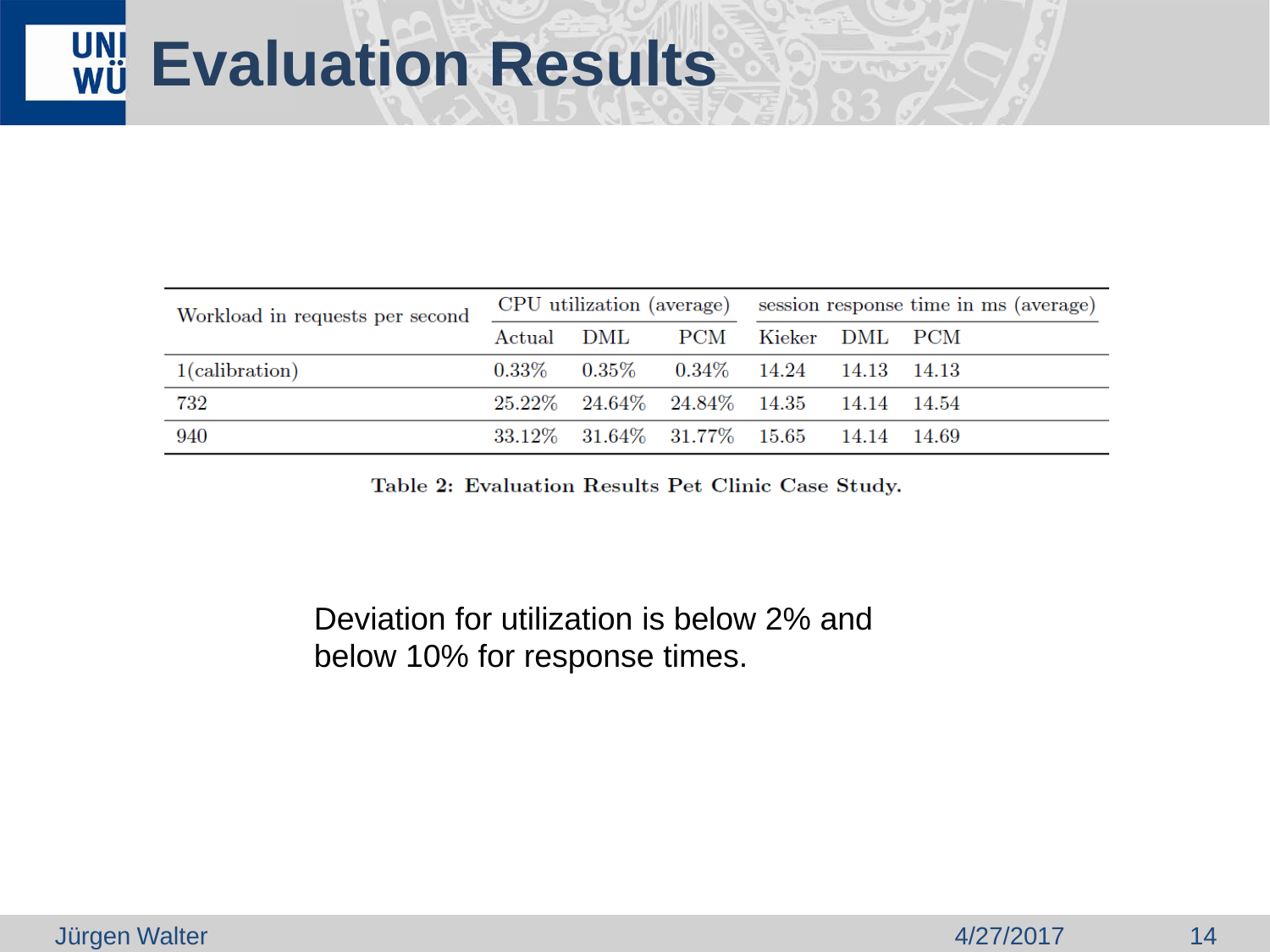## **Related Work**

- Automated model extraction approaches
	- Closed source: PMW, Epasa
	- limited to a single modeling language
- **Subparts of model learning** 
	- Extraction of resource demands, e.g., LibEeDE (Spinner2014, Spinner2015)
- **Flexibility** 
	- Intermediate models (PMIF, Klapper, CSM,...)
	- Generic meta-model (SAMM)
	- **Interchange format (DUALLY)**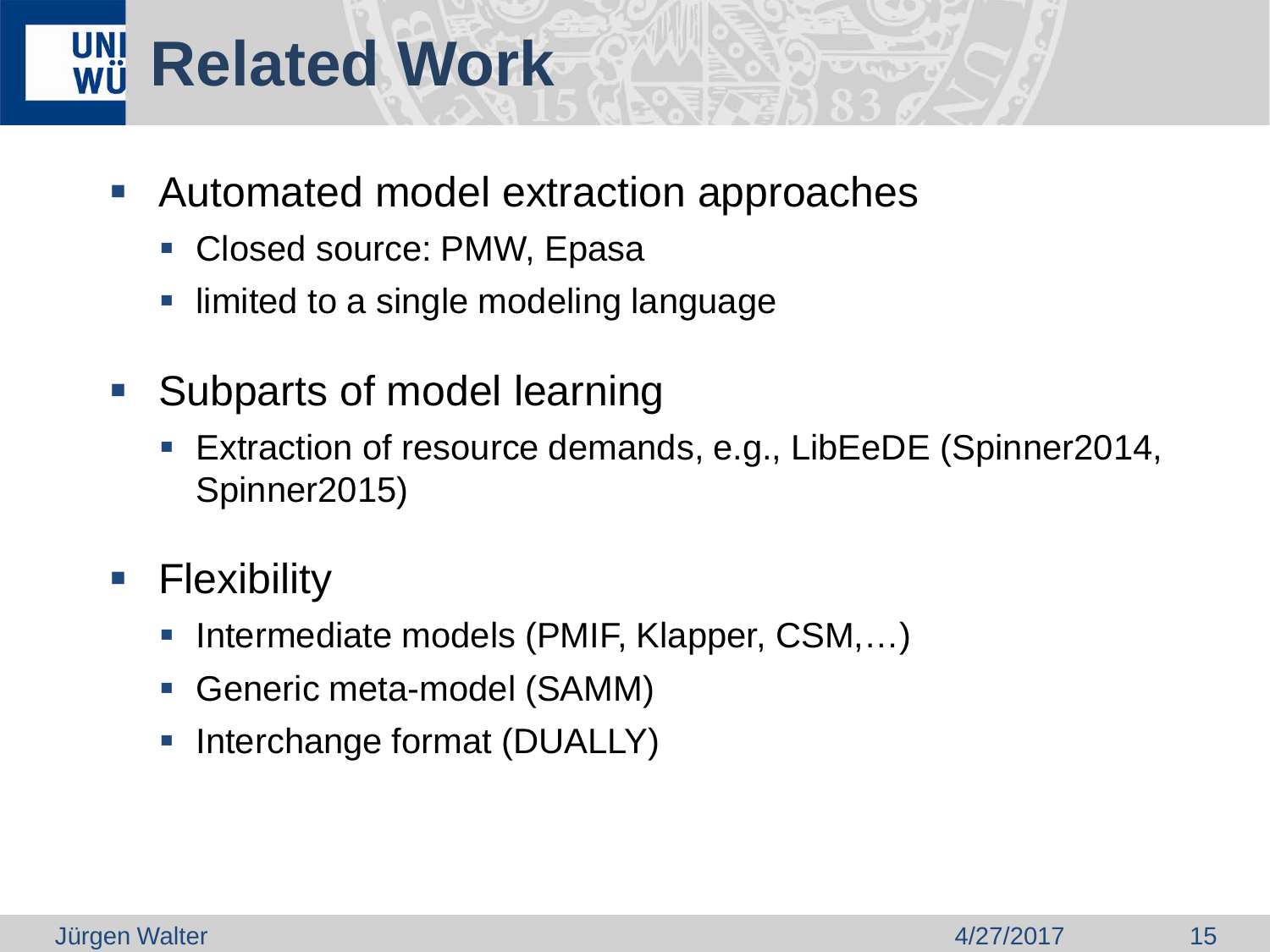## **Available online**

**PMX core as well as builders are available online** [http://descarte.tools/pmx/](http://se.informatik.uni-wuerzburg.de/tools/pmx/)

| Julius-Maximilians-<br><b>UNIVERSITÄT</b><br><b>WÜRZBURG</b>                                                       | <b>Chair of Computer Science II</b><br>Software Engineering                                                                                                                                                                                                                                                                                                                                                                                                                                                                                                                                                                                   | Imprint + Privacy Policy<br>Sitemap<br>$\alpha$                              |
|--------------------------------------------------------------------------------------------------------------------|-----------------------------------------------------------------------------------------------------------------------------------------------------------------------------------------------------------------------------------------------------------------------------------------------------------------------------------------------------------------------------------------------------------------------------------------------------------------------------------------------------------------------------------------------------------------------------------------------------------------------------------------------|------------------------------------------------------------------------------|
| Fakultät für Mathematik und<br>Informatik<br>« Institut für Informatik                                             |                                                                                                                                                                                                                                                                                                                                                                                                                                                                                                                                                                                                                                               | escari<br><b>Important Links</b>                                             |
| « Lehrstuhl für Informatik II<br><b>News</b><br>People<br>Research                                                 | <b>PMX</b><br><b>Performance Model eXtractor</b>                                                                                                                                                                                                                                                                                                                                                                                                                                                                                                                                                                                              | Self-Aware Computing<br>Computin<br>Systems                                  |
| Publications<br>Projects<br>$\blacktriangleright$<br>▼<br><b>Tools</b><br><b>DML</b><br>$\mathbf{b}$<br><b>DNI</b> | The manual creation of architectural performance models is very complex, time intense and<br>error prone. The Performance Model eXtractor (PMX) tool automates the extraction of<br>architectural performance models form measurement data. Currently, PMX supports logs of<br>the C Kieker Monitoring Framework as input data format. PMX separates the learning of<br>generic aspects from model creation and is able to extract models of different formalisms.<br>Currently there are builder implementations for C Palladio Component Model and C'<br>Descartes Modeling Language. More information can be found on the following pages: | <b>SPEC Research Group</b>                                                   |
| b.<br><b>LIMBO</b><br><b>WCF</b><br>LibReDE<br>Þ                                                                   | Download (eclipse update site and standalone archive)<br>$\blacksquare$ Source code<br><b>E' jenkins</b> (currently only accessible within network of the university of wuerzburg)<br><b>License</b>                                                                                                                                                                                                                                                                                                                                                                                                                                          | <b>Upcoming Events</b><br>C ICPE 2017, L'Aquila, Italy<br>$\frac{1}{2}$ 2017 |
| <b>DQL</b><br>$\,$ $\,$<br><b>PMX</b><br>٠<br>Download<br>License                                                  | If you have any questions, please contact Jürgen Walter.<br><b>Mailing List</b><br>To stay updated on our tools, please subscribe to our descartes-tools mailing list (low<br>traffic, only announcements related to our tools)                                                                                                                                                                                                                                                                                                                                                                                                               | ICAC 2017, Columbus, USA                                                     |
| <b>SPA</b><br><b>BUNGEE</b><br>hinjector<br>OPME                                                                   | Your E-mail address:<br>Subscribe<br>Your Name (optional):                                                                                                                                                                                                                                                                                                                                                                                                                                                                                                                                                                                    | SeAC @ ICAC 2017.<br>Columbus, USA                                           |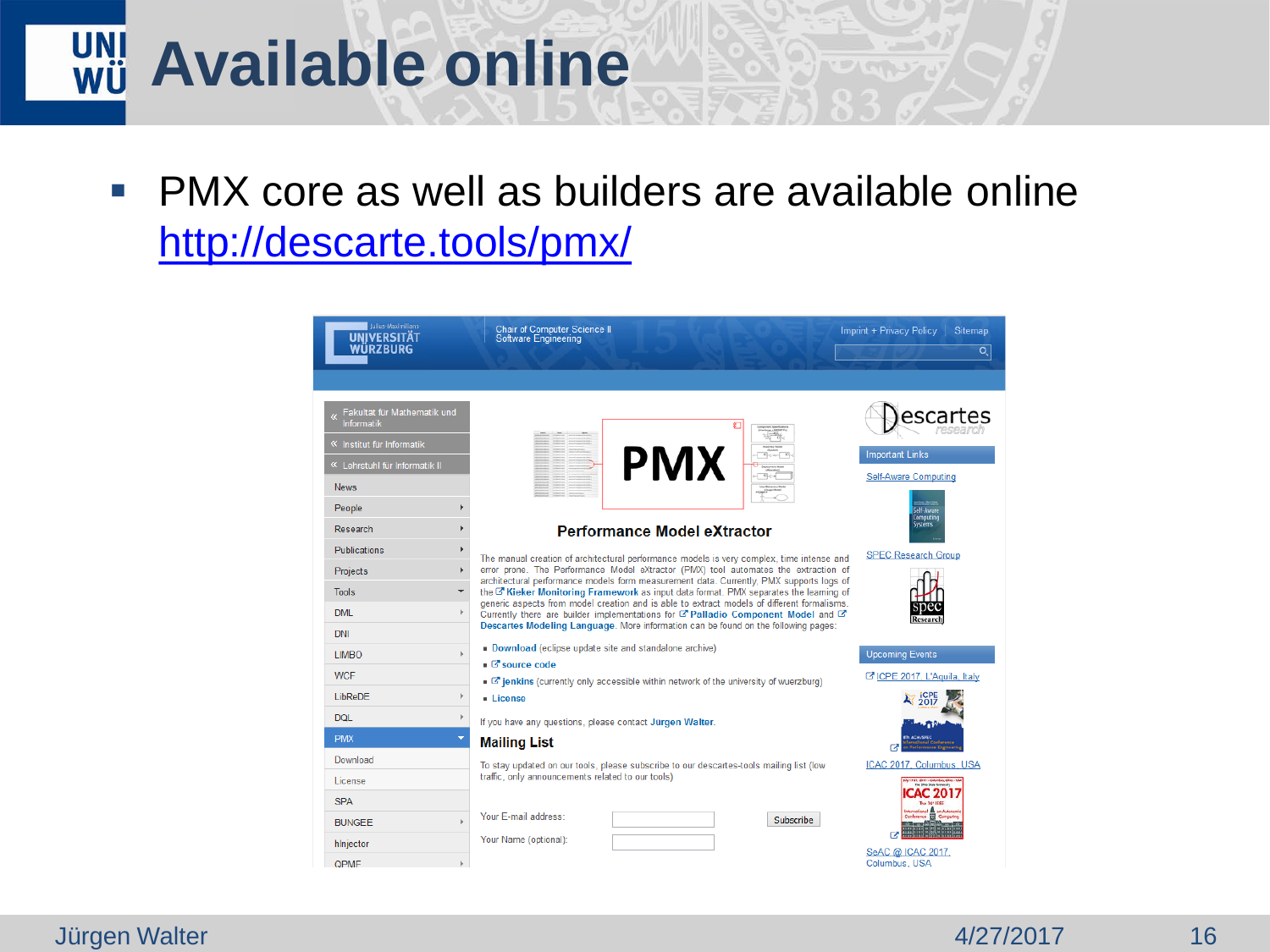# **Future Work**

- **Provide more builder implementations**
- Conduct more case studies
- **Allow for different monitoring tools and formats using** OPEN.xtrace (formerly Common Trace API (CTA)) as input
- Use extracted models ...
	- to integrate in load testing e.g., using a Jenkins plugin
	- **for runtime resource management**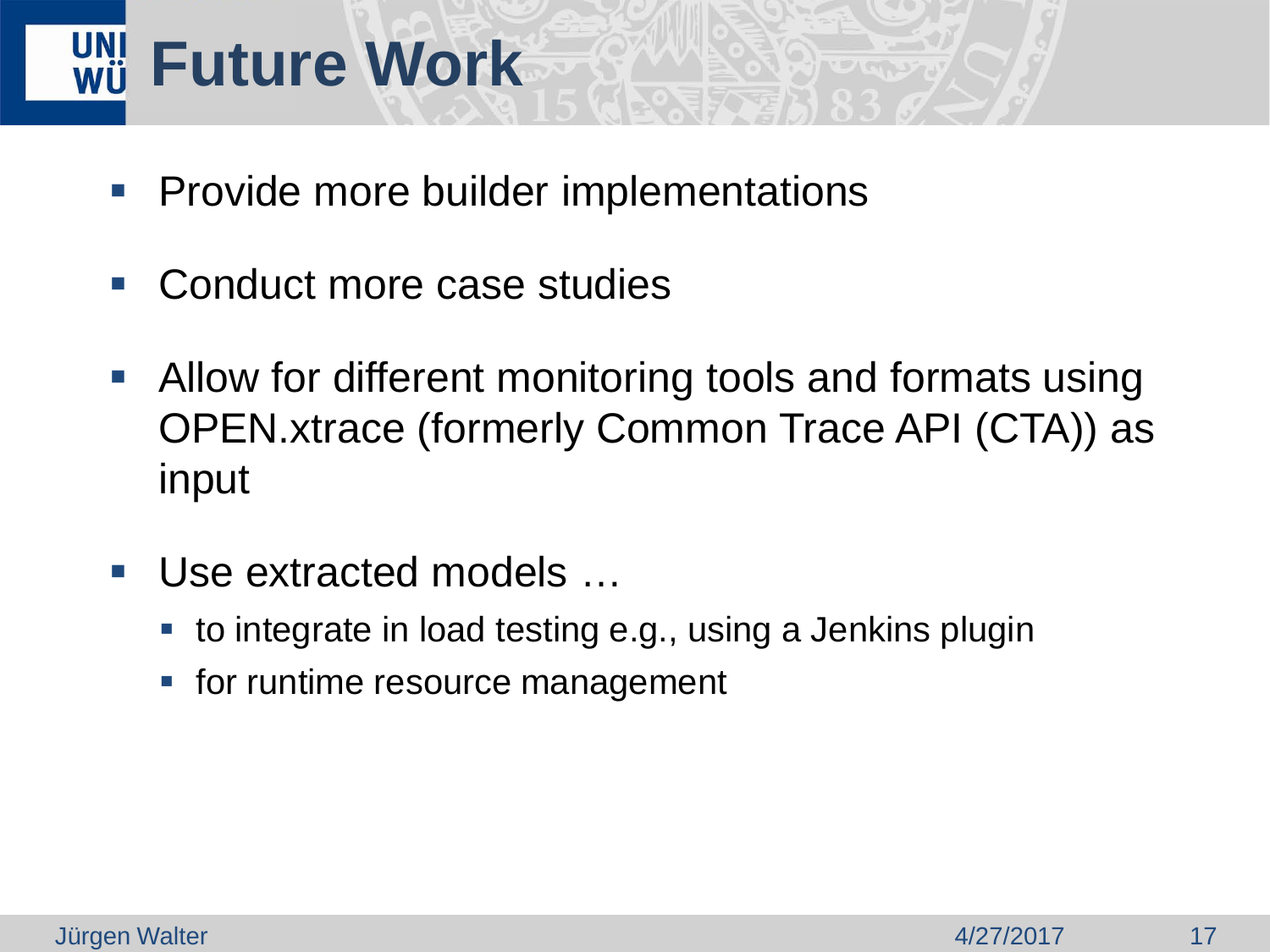# **UNI Conclusion**

- We present a framework for the extraction of architectural performance models generalizing over the target modeling language.
- Using the presented approach, the user only has to implement our builder interface to create a performance model generation tool for a specific modeling language.